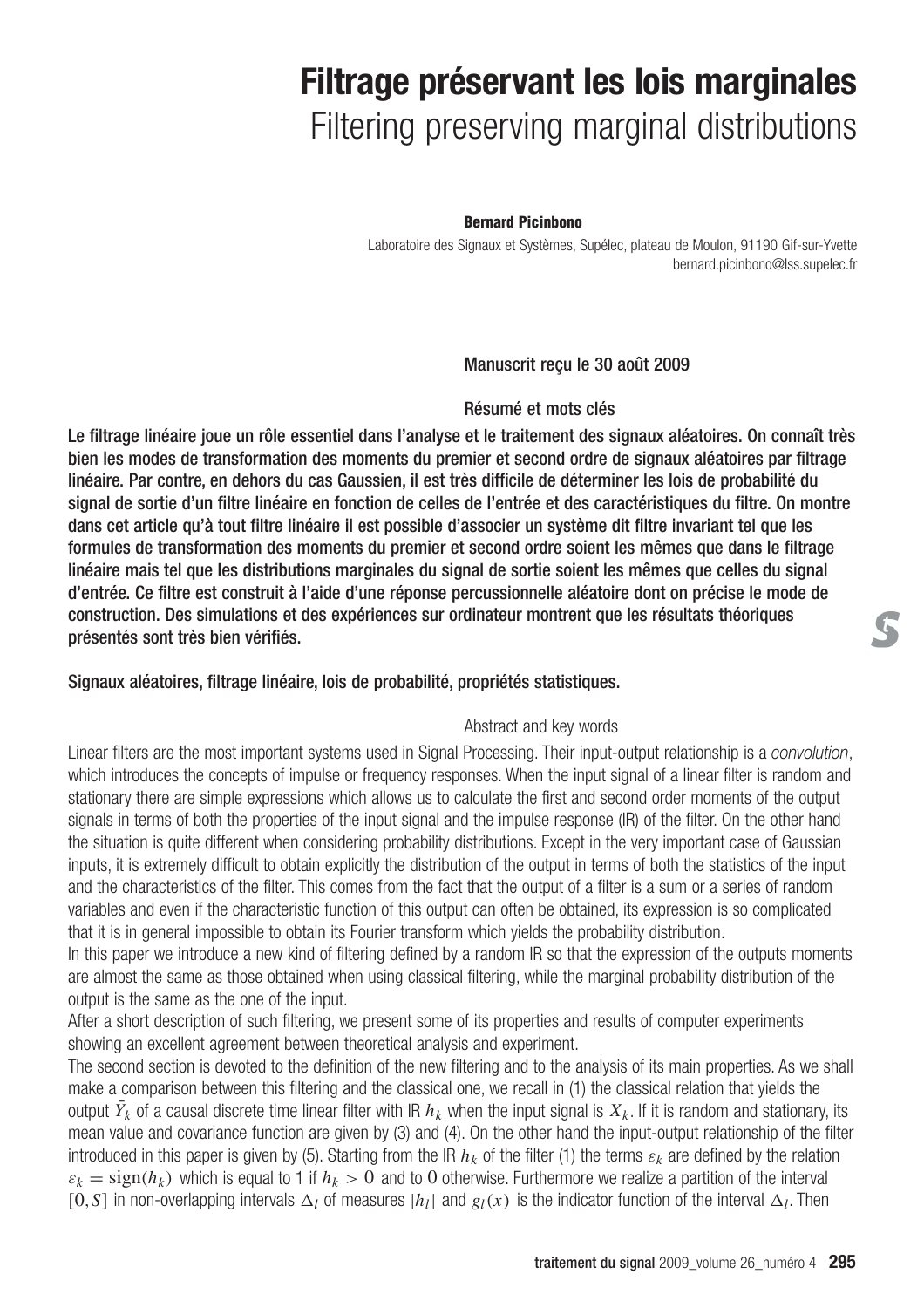$g_l(x)$  takes only the values 0 or 1 and satisfies (6) and  $\sum g_l(x) = 1$ . Finally  $B_k$  is a strictly white noise or a sequence of IID random variables. These variables are uniformly distributed in the interval [0,*S*], where *S* is given by (2), a relation which characterizes the stability of the filter (1). It results from these definitions that (5) is a kind of filtering with a random IR so that the sum appearing in (5) contains only one non-zero term. The expected value of this IR is given by (7).

This kind of filtering introduces two main properties. The *invariance property* means that if the signal  $X_k$  is stationary with a symmetric marginal distribution, then the signals  $X_k$  and  $Y_k$  defined by (5) have the same marginal distribution. The second fundamental property of the filtering (5) is that if  $X_k$  is zero mean valued and stationary, then the outputs  $\bar{Y}_k$  and  $Y_k$  defined by (1) and (5) respectively are also zero mean valued and their covariance functions  $\gamma_{\bar{Y}}[\rho]$  and  $\gamma_Y$ [p] are proportional, except for  $p=0$ , as seen in (12). As a consequence their power spectra are related by (13) and (14).

The purpose of Section 3 is to verify these properties in computer experiments. In the first sequence of experiments the filter (1)  $\mathcal{F}_1$  chosen is defined by the IR  $h_k$  equal to 1 for  $0 \le k \le 4$ , to  $-1$  for  $5 \le k \le 9$ , and to 0 otherwise. In Fig. 1 we present results appearing when the input  $X_k$  is a sinus signal. The difference between the classical filter in which the periodic character is preserved and the random filter is clear.

The invariance property is especially evident if the input is a white perfectly clipped signal taking only the values  $\pm 1$ with the same probability. It is extremely simple to generate such a signal by a computer and the results appear in Fig. 2. We observe that the output of the random filter is still a clipped signal (Fig. 2-3) while this property disappears with the classical filter (Fig. 2-2). The same kind of results appear in Figs. 3 and 4. In Fig. 3  $X_k$  is a periodic clipped signal and in Fig. 4 it is a random colored clipped signal.

In the following experiments  $X_k$  is a white or colored random signal with a specific non Gaussian marginal distribution  $p_X(x)$ . We describe in detail the procedure used for the simulation of such signals with two particular marginal distributions  $p_X(x)$ . The first is  $p_X(x) = r_{[-1, +1]}(x)(\pi/4)\sin(\pi|x|/2)$  where  $r_{[-1, +1]}(x)$  is the rectangular function equal to 1 for  $|x|$  < 1 and to 0 otherwise. It has a minimum for  $x = 0$ , contrary to the Gaussian distribution. In the colored case the covariance function is exponential, or  $\gamma_X[p] = \sigma_X^2 a^{|p|}$ . The white case appears when  $a=0$ . This PDF is represented in continuous line in Figs. 5 and 6. By applying the random filtering (5) associated to  $\mathcal{F}_1$  we generate the signal *Yk*. To ensure a good statistical precision the number of samples of *Yk* generated is for all the experiments described below of the order of  $10<sup>6</sup>$ .

By using normalized histograms we have measured some values of its marginal PDF  $p_Y(y)$ . The results are the points appearing also in Figs. 5 and 6 and we see that these experimental points are very well located on the continuous curve of the PDF  $p_X(x)$ , which show that, according to the invariance property, the signals  $X_k$  and  $Y_k$  have the same marginal PDF. This is valid for  $a = 0$  (Fig. 5) as well as for  $a = 0.5$  (Fig. 6).

The case of the signal  $\bar{Y}_k$  defined by (1) is more complicated. Indeed, when  $X_k$  is white, the variance of  $\bar{Y}_k$  is  $\sigma_X^2\sum h_k^2=S\sigma_X^2$ , because in our experiments  $h_k^2=1$  . On the other hand  $\sigma_Y^2=\sigma_X^2$  because  $X_k$  and  $Y_k$  have the same distribution. In our experiment  $S=10$ , and this implies that it is difficult to represent the PDF of  $\bar{Y}_k$  with the same scale as the one of  $Y_k$ . In order to compare signals with the same variance we introduce the signal  $Z_k = (1/S^{1/2})\bar{Y}_k$ , and this procedure is the one used in the proof of the central limit theorem. In Figs. 5 and 6 we present in continuous line a part of the Gaussian PDF with the same variance. It appears effectively that while the *Yk*s are sums of only ten independent random variables with the marginal PDF  $p_X(z)$ , their normalized sum  $Z_k$  has a distribution which is almost Gaussian.

In Figs. 7 and 8 we present very similar results obtained when the marginal PDF of *Xk* is (1/2)exp(−|*x*|). The other sets of experiments are devoted to covariance measurements. According to (12), we have  $\gamma_{\bar{Y}}[p] = S^2 \gamma_Y[p]$  for  $p \neq 0$ , and we want to verify this relation. The results appear in Table 1. The first three lines correspond to the case  $a=0$ , which means that the signal  $X_k$  is white. In this case the covariance function of  $\bar{Y}_k$  is given by (4) where  $h_k$  is the IR of the filter  $\mathcal{F}_1$ . In the first line we present the nonzero theoretical value of the normalized covariance function of  $\bar{Y}_k$  obtained by dividing  $\gamma_T[\![p]\!]$ , (T for theoretical), by  $\gamma_T[0]$ . In the second line we present the measured values of this normalized covariance function  $\gamma_{\bar{Y}}[p]/\gamma_{\bar{Y}}[0]$ . We observe that the agreement between measured and theoretical values is almost perfect. In the third line we present measurements of the covariance function of the random filter multiplied by the coefficient  $S^2/\gamma_{\bar{Y}}[0]$ , and in agreement with the theory, results of lines 2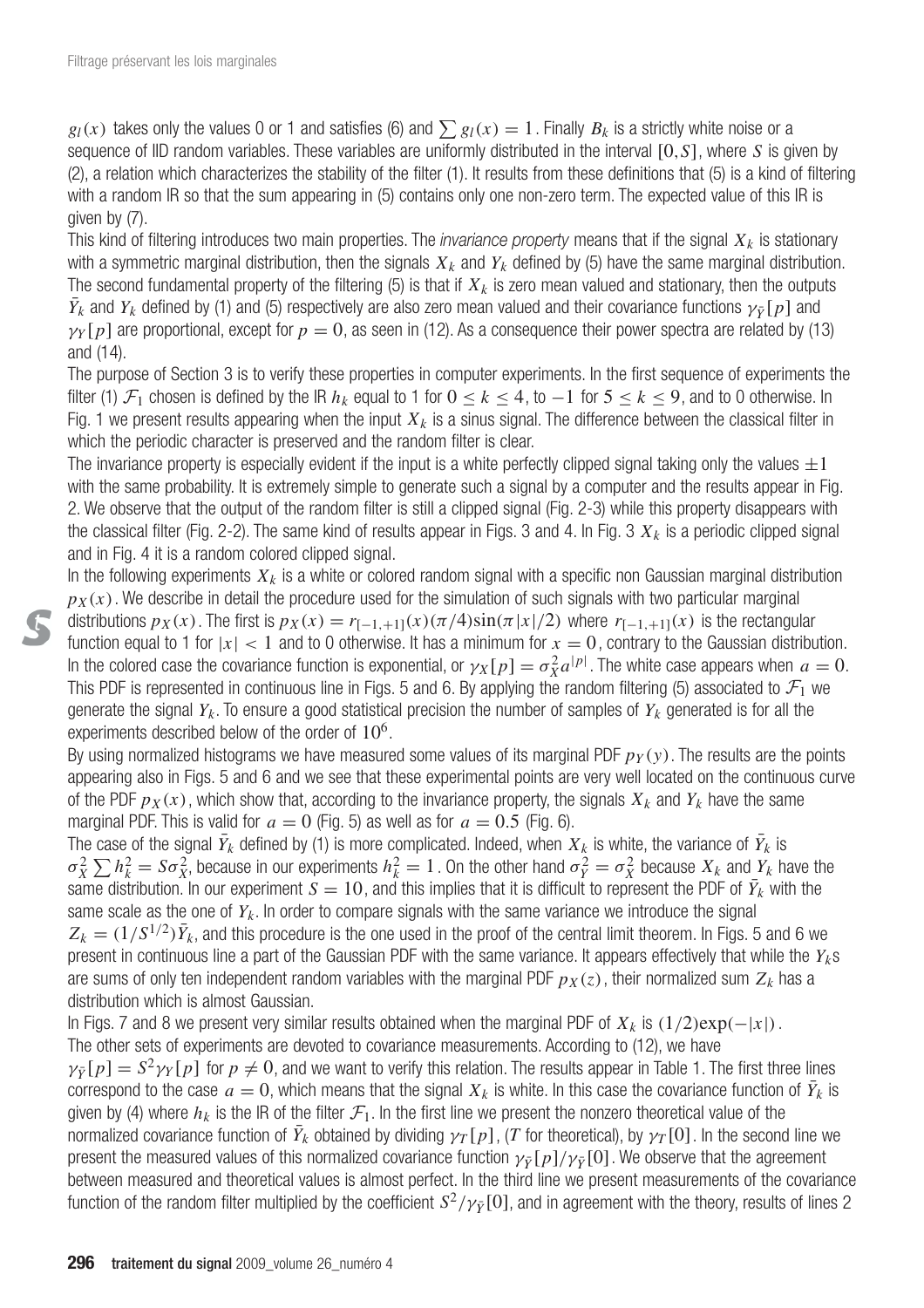and 3 are very similar. The difference is due to the statistical error introduced by the randomness of the filter. Similar results are presented for other values of  $a$ , which means that  $X_k$  is colored. We observe in general a good verification of the formula  $\gamma_{\bar{Y}}[p] = S^2 \gamma_Y[p]$ . Similar results are presented in Table 2 for another filter  $\mathcal{F}_2$  introduced in the paper. In all the experiments in these tables, the marginal PDF of  $X_k$  is the double exponential distribution used in Figures 7 and 8.

Similar results can be obtained concerning the intercovariance function. This function is given by (15) which has the same form as in the case of classical linear filtering. Experimental verification of this expression appears in Table 3 and the agreement with theoretical results is quite good.

Finally we indicate in the last section a method to obtain multidimensional statistical distributions of the output and we present a particular example for the distribution of the pair of random variables  $X_k$  and  $X_{k+1}$ . We apply the result to study the PDF of the sum  $X_k + X_{k+1}$  and we present experimental results in good agreement with analytical results.

Random signals, linear filtering, probability distributions, statistical properties.

# **1. Introduction**

Le filtrage linéaire joue un rôle fondamental dans la plupart des domaines du traitement du signal et son importance est autant théorique que pratique. On rappelle qu'il se définit par le fait que sa relation entrée-sortie est une convolution entre le signal d'entrée et sa réponse percussionnelle. Si ce signal d'entrée est aléatoire on peut aisément calculer les propriétés du premier et du second ordre de la sortie en fonction de celles de l'entrée et des caractéristiques du filtre [2]. Par contre les choses deviennent beaucoup plus compliquées si l'on s'intéresse aux lois de probabilité du signal de sortie. Ceci provient du fait qu'à tout instant la sortie est une somme pondérée d'un nombre fini ou infini de variables aléatoires. Si celles-ci sont indépendantes, c'est-à-dire si l'entrée est un bruit blanc au sens strict, on sait au moins formellement calculer les fonctions caractéristiques des signaux de sortie en appliquant les formules classiques sur l'addition des variables aléatoires indépendantes [3, 4, 5]. Mais en dehors de cas très rares le calcul explicite des densités de probabilité (DDP) des signaux de sortie est très compliqué. Bien entendu il existe une exception fondamentale qui pendant longtemps a occulté le problème : c'est le cas des signaux normaux (ou gaussiens). Le caractère normal se conservant par filtrage linéaire, le problème est d'emblée résolu. Mais l'intérêt accru apparu récemment pour l'analyse et l'usage des signaux nongaussiens conduit à le reprendre.

Il s'agit d'un problème important en particulier en modélisation stochastique. Ainsi une des méthodes les plus courantes en estimation ou prédiction consiste à modéliser un signal aléatoire comme la sortie d'un filtre linéaire, en général causal, dont l'entrée est un bruit blanc au sens strict. En agissant sur la réponse en fréquence du filtre on modifie à volonté la densité spectrale du signal et réciproquement on peut chercher la réponse en fréquence permettant de générer un spectre donné. Mais dans toutes ces opérations la loi marginale du signal de sortie est

modifiée, sauf dans le cas gaussien. Il est par exemple impossible par simple filtrage d'un bruit blanc de générer une suite binaire de fonction de corrélation imposée, problème souvent posé pour les signaux de télécommunications. C'est en particulier ce que réalise le type de filtrage proposé dans cet article.

L'idée consiste à introduire une procédure de filtrage ne modifiant pas la loi marginale des signaux, et de ce fait résout sans calcul la recherche de son expression, et telle que les formules habituelles de transformation des moments du premier et du second ordre soient presque les mêmes que dans le cas du filtrage linéaire classique.

D'autres méthodes utilisant des principes entièrement différents ont été proposées dans la littérature [6, 7, 8]. Elles consistent d'abord à résoudre le problème théorique de la construction de signaux aléatoires dont la loi marginales et les propriétés du second ordre sont imposées. Diverses procédures pour y arriver ont été proposées, en particulier par traitement non linéaire de signaux gaussiens, mais elles sont souvent relativement complexes et de plus il y a des cas où elles n'aboutissent pas en raison des contraintes que doivent satisfaire une fonction pour être une fonction de corrélation.

## **2. Filtrage classique et filtrage invariant**

Soit  $X_k$  un signal à temps discret. La relation entrée-sortie dans un filtrage linéaire classique causal est une convolution à temps discret s'écrivant

$$
\bar{Y}_k = \sum_{l=0}^{\infty} h_l X_{k-l} \tag{1}
$$

où *hk* est la réponse percussionnelle (RP) du filtre. Celui ci est stable au sens strict si et seulement si [1]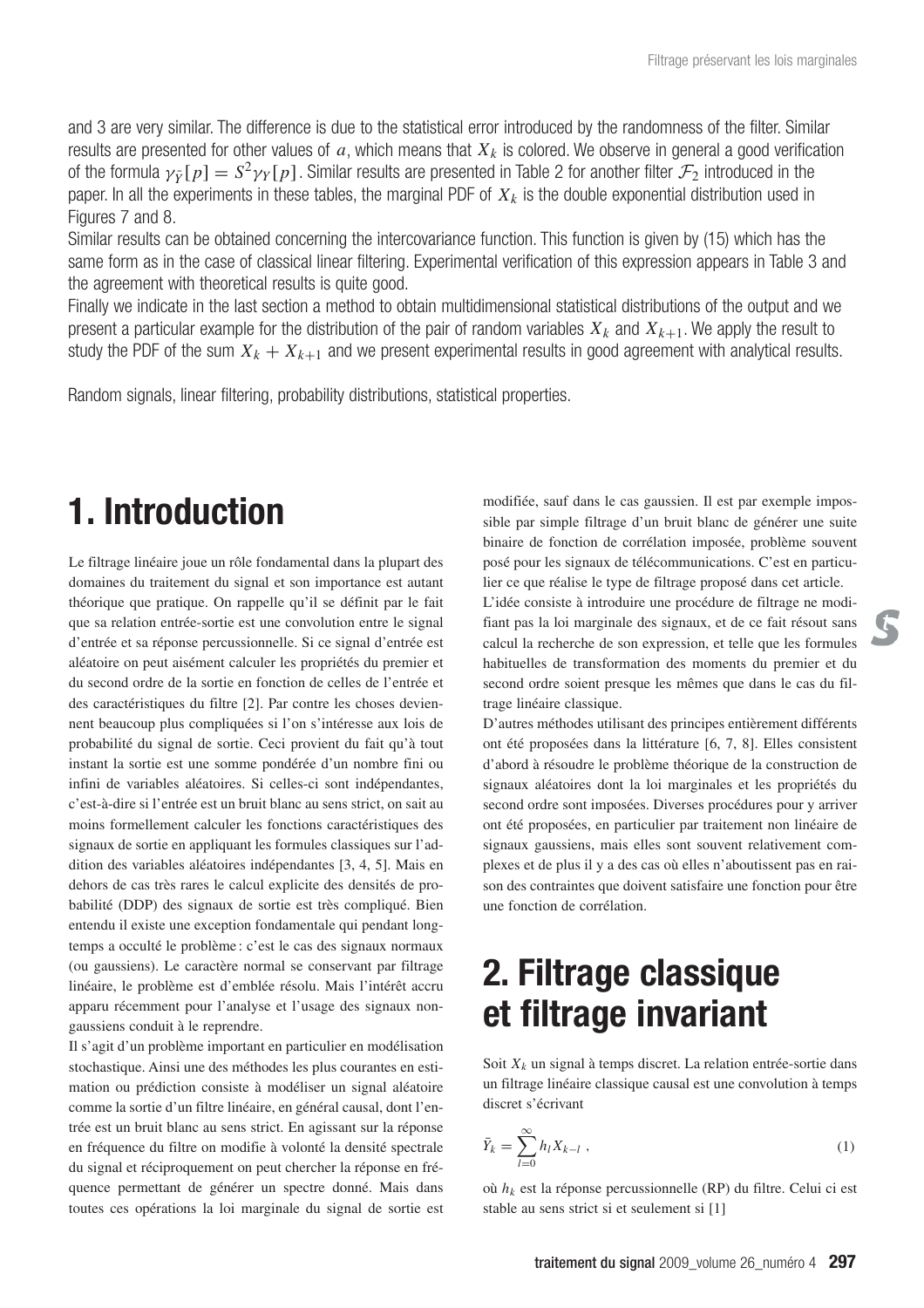$$
S \stackrel{\triangle}{=} \sum_{k=0}^{\infty} |h_k| < \infty. \tag{2}
$$

Nous supposons cette condition réalisée. Si le signal d'entrée *Xk* est un signal aléatoire (SA) centré du second ordre, la moyenne et la covariance de la sortie sont données par [2]

$$
m_{\bar{Y}} = m_X \sum_{k=0}^{\infty} h_k,
$$
\n(3)

qui vaut 0 puisque  $X_k$  est centré, et

$$
\gamma_{\bar{Y}}[p] = \sum_{k=0}^{\infty} \sum_{l=0}^{\infty} h_k h_l \gamma_X[p-k+l]. \tag{4}
$$

Par contre, comme indiqué ci-dessus, en dehors du cas où  $X_k$  est normal, il est très difficile de calculer la DDP marginale de  $\bar{Y}_k$ . Passons maintenant à l'introduction du concept de *filtrage invariant*. On peut associer à tout filtre classique défini par (1), où les *hk* satisfont (2), un filtre, ce terme étant pris au sens général de système associant une entrée à une sortie définie par

$$
Y_k = \sum_{l=0}^{\infty} \varepsilon_l g_l(B_k) X_{k-l}.
$$
\n(5)

Dans cette équation  $B_k$  est un bruit blanc au sens strict indépendant de *Xk* quand *Xk* est aléatoire. Les variables aléatoires (VA) *Bk* sont donc indépendantes et de même loi (IID). De plus cette loi est une loi uniforme dans l'intervalle [0,*S*] où *S* est défini par (2). La densité de probabilité marginale de *Bk* vaut donc 1/*S* dans l'intervalle [0,*S*] et 0 en dehors de cet intervalle. La fonction  $g_l(x)$  est définie à partir d'une partition de cet intervalle à l'aide d'intervalles disjoints  $\Delta_l$  de mesure  $\delta_l = |h_l|$  où  $h_l$  est la RP utilisée dans (1). La fonction  $g_l(x)$  est alors la fonction indicatrice de l'ensemble  $\Delta_l$ , valant 1 si  $x \in \Delta_l$  et 0 dans le cas contraire. Enfin  $\varepsilon_l = sign(h_l)$ , soit 1 si  $h_l > 0$  et -1 dans le cas contraire. Puisque les *gl* sont liés à une partition de [0,*S*] on a

$$
g_k(x)g_l(x) = \delta_{kl}g_k(x) \tag{6}
$$

où δ*kl* est le symbole de Kronecker delta et de plus  $\sum_{l} g_{l}(x) = 1$  si  $0 < x < S$ .

On peut interpréter (5) en notant que la somme (où la série) figurant dans cette équation ne comporte qu'un seul terme non nul. En effet, quelle que soit la valeur de  $B_k$ , il n'y a qu'une seule fonction  $g_l(B_k)$  égale à 1, toutes les autres étant nulles, soit  $g_{i_k}(B_k) = 1$ , de sorte que  $Y_k = \varepsilon_{i_k} X_{k-i_k}$  avec la probabilité  $\pi_{i_k} = \delta_{i_k}/S$ . Cela entraîne en particulier une propriété très importante que nous vérifierons plusieurs fois dans la suite : si le signal d'entrée *Xk* est écrêté parfaitement, c'est-à-dire s'il ne prend que les valeurs  $\pm 1$ , il en est de même pour  $Y_k$ . C'est une manifestation particulière de la propriété d'invariance présentée ci-dessous.

On peut également noter que (5) est une forme de filtrage linéaire aléatoire. En effet *Yk* apparaît comme la convolution de l'entrée  $X_k$  avec une RP  $H_{k,l} = \varepsilon_l g_l(B_k)$ , aléatoire à cause de la présence de *Bk*. Il existe une abondante littérature sur le filtrage aléatoire, en particulier dans les travaux sur la propagation en milieu aléatoire ou sur les canaux de transmission aléatoires [9, 10, 11, 12, 13, 14]. Mais ces travaux n'ont aucun impact sur ce qui suit en raison de la très forte spécificité de la RP *Hk*,*<sup>l</sup>* apparaissant dans (5).

Enfin il résulte de la définition des propriétés de *Bk* que l'espérance mathématique de  $g_i(B_k)$  vaut

$$
E[g_i(B_k)] = \delta_i / S = |h_i| / S \stackrel{\triangle}{=} \pi_i.
$$
 (7)

En vertu de  $(2)$  les  $\pi_i$  peuvent être interprétés comme des probabilités.

Le filtrage défini par (5) jouit d'une propriété fondamentale qui est la base de son usage dans toute la suite.

**Propriété d'invariance**. Si le signal d'entrée  $X_k$  est aléatoire et stationnaire et si les VA *Xk* sont symétriques, les VA *Xk* et *Yk* ont même loi marginale.

Une VA *X* est dite symétrique si sa fonction caractéristique (FC)  $\phi_X(u) \stackrel{\triangle}{=} E[exp(juX)]$  est une fonction paire de *u*. Si la VA possède une DDP  $p_X(x)$  ceci signifie que cette fonction est également paire. Il en résulte évidemment que la VA *X* est centrée.

Pour démontrer la propriété énoncée ci-dessus, calculons la FC  $\phi_Y(u) = \mathbb{E}[\exp(juY_k)]$  de  $Y_k$  défini par (5).

Comme nous l'avons indiqué, il résulte de la définition de *Yk* et de celle de  $g_l(B_k)$  apparaissant dans (5) que cette somme ne comporte qu'un seul terme non nul. Ainsi si  $B_k \in \Delta_i$ , événement de probabilité  $\pi_i = |h_i|/S$ , on a  $Y_k = \varepsilon_i X_{k-i}$  de sorte qu'en prenant la moyenne sur  $B_k$ ,  $\phi_Y(u)$  prend la forme

$$
\phi_Y(u) = \sum_{i=0}^{\infty} \pi_i \mathbb{E}[\exp(ju\varepsilon_i X_{k-i})] = \sum_{i=0}^{\infty} \pi_i \phi_X(u\varepsilon_i). \tag{8}
$$

Mais en raison de la propriété de symétrie des *Xi* on a  $\phi_X(\varepsilon_i u) = \phi_X(u)$ . Il résulte de (2) et (7) que  $\sum_i \pi_i = 1$ , d'où  $\phi_Y(u) = \phi_X(u)$ .

On peut noter que si les valeurs *hk* de la RP sont toutes positives, les valeurs ε*<sup>k</sup>* sont égales à 1 et il n'est alors plus besoin d'introduire la propriété de symétrie des VA *Xk*. Le résultat est alors valable quelle que soit la loi des entrées *Xk*.

Ayant montré la propriété d'invariance de la loi marginale dans le filtrage (5), il convient maintenant d'étudier les propriétés de sa relation entrée-sortie pour les comparer à celles du filtrage défini par (1).

Commençons par le cas où l'entrée *Xk* est *déterministe*. Il est clair qu'en raison de la présence du bruit  $B_k$ , la sortie  $Y_k$  est un signal aléatoire. En utilisant (7) on obtient

$$
E(Y_k) = (1/S) \sum_{l=0}^{\infty} h_l X_{k-l}.
$$
 (9)

Ceci montre que la moyenne de *Yk* est proportionnelle à la sortie  $\bar{Y}_k$  obtenue par le filtrage linéaire classique (1).

Supposons maintenant que l'entrée *Xk* soit un *signal aléatoire* stationnaire et centré. Il en résulte que la sortie l'est également,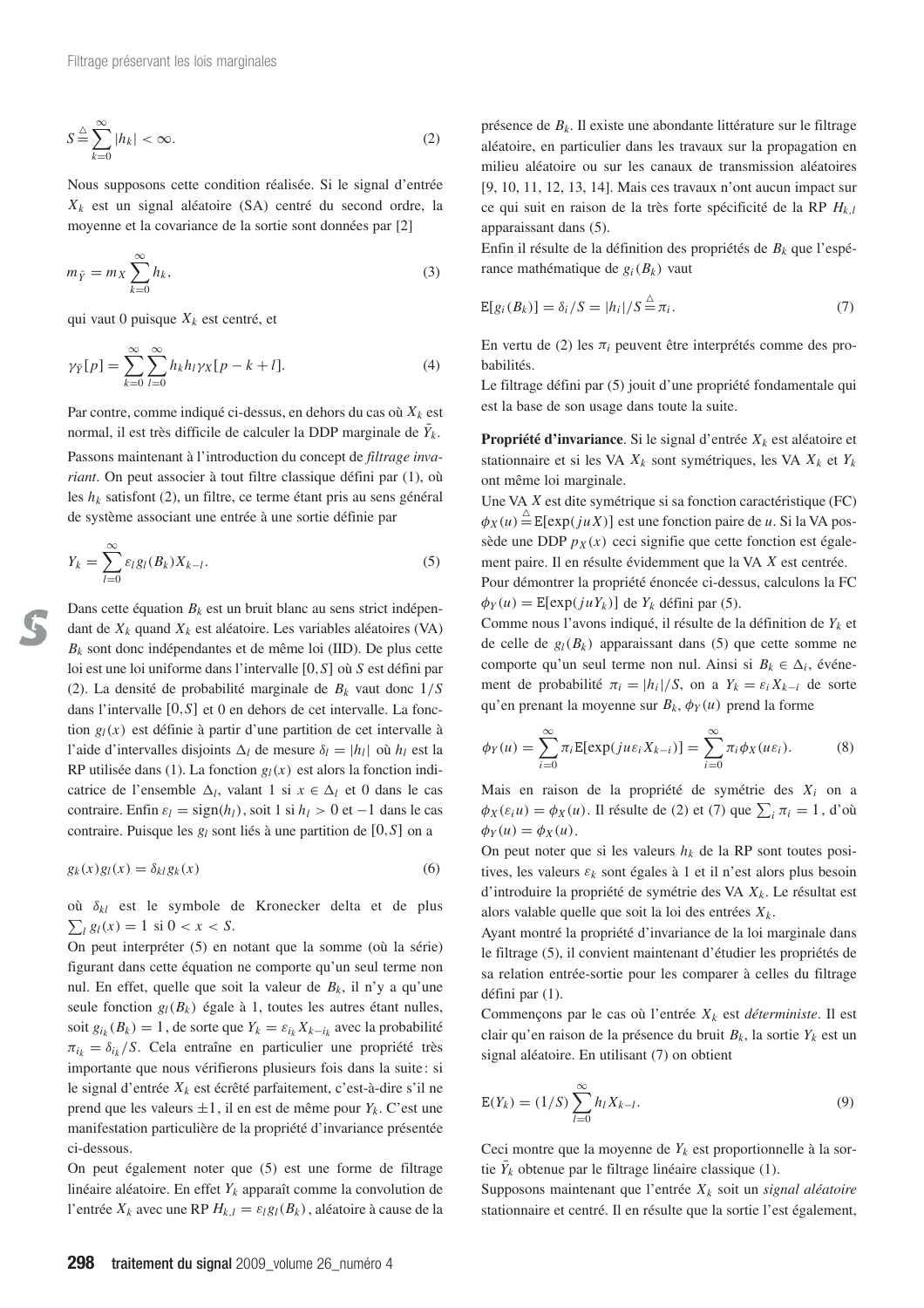soit  $E(Y_k) = 0$ . Calculons donc la fonction de covariance  $\gamma_Y$ [ $p$ ] = E( $Y_k Y_{k-p}$ ) nommée plus souvent fonction de corrélation dans la littérature francophone. Deux cas doivent être distingués selon que *p* est nul ou non.

Pour *p* = 0, ce qui donne la variance, il résulte de (6) que les termes rectangles sont nuls et on en déduit

$$
\gamma_Y[0] = \sigma_Y^2 = (1/S) \sum_{l=0}^{\infty} |h_l| \gamma_X[0] = \gamma_X[0] = \sigma_X^2.
$$
 (10)

Ce résultat est une manifestation particulière de la propriété d'invariance établie ci-dessus. Par contre il est clair que la variance de  $\bar{Y}_k$  n'a aucune raison d'être égale à celle de  $X_k$ . Pour  $p \neq 0$  on obtient

$$
\gamma_Y[p] = (1/S^2) \sum_{k=0}^{\infty} \sum_{l=0}^{\infty} h_k h_l \gamma_X[p-k+l].
$$
 (11)

et l'on voit d'après (4) que  $\gamma_Y[p] = (1/S^2)\gamma_{\bar{Y}}[p]$ , c'est-à-dire que ces deux fonctions de covariance sont proportionnelles. Ces deux relations peuvent s'écrire en une seule

$$
\gamma_Y[p] = (1/S^2)\gamma_{\bar{Y}}[p] + \delta[p]\{\gamma_X[0] - (1/S^2)\gamma_{\bar{Y}}[0]\}.
$$
 (12)

Ceci peut se résumer sous la forme suivante.

**Propriétés du premier et second ordre**. Si le signal *Xk* est centré et stationnaire du second ordre, les signaux  $Y_k$  et  $\bar{Y}_k$  sont centrés et leurs fonctions de covariance  $\gamma_Y[p]$  et  $\gamma_{\bar{Y}}[p]$  pour  $p \neq 0$  sont proportionnelles. De plus  $X_k$  et  $Y_k$  ont même variance.

On sait qu'il est souvent plus intéressant d'exprimer les propriétés du second ordre dans le domaine spectral que dans le domaine temporel. Soit  $\Gamma_X(v)$  la densité spectrale de  $X_k$  qui pour un signal à temps discret est limitée à l'intervalle [−1/2,+1/2]. Dans le domaine spectral la relation (12) devient

$$
\Gamma_Y(\nu) = (1/S^2)|H(\nu)|^2 \Gamma_X(\nu) + c,\tag{13}
$$

avec

$$
c = \int_{-1/2}^{+1/2} \Gamma_X(\nu) [1 - (1/S^2)|H(\nu)|^2] d\nu,
$$
\n(14)

où *H*(ν) est la réponse en fréquence du filtre linéaire de RP *hk*. On déduit de  $(2)$  que  $|H(v)| < S$ , ce qui garantit que la constante *c* est positive, d'où  $\Gamma_Y[v] > 0$ , propriété fondamentale d'une densité spectrale.

Ainsi dans le cas où  $S = 1$ , cas auquel il est toujours possible de se ramener, la densité spectrale de  $Y_k$  se déduit de celle de  $\bar{Y}_k$ par la simple addition de la constante *c*. En combinant avec la propriété d'invariance on peut donc dire que le filtrage invariant conserve la loi marginale du signal d'entrée et les propriétés statistiques du premier et du second ordre de la sortie du filtrage linéaire. Nous allons maintenant illustrer et vérifier ces résultats à partir d'expériences de simulation sur ordinateur.

### **3. Simulations et expériences**

Le but des expériences présentées ci-dessous consiste à comparer les sorties d'un filtre classique et de son associé invariant pour divers signaux d'entrée. Il s'agit en particulier de vérifier les deux propriétés fondamentales indiquées précédemment.

#### **3.1. Distribution marginale**

Dans la plupart des cas, et sauf indication contraire, le filtre linéaire de départ est un filtre à réponse percussionnelle finie avec 10 coefficients non nuls  $h_i$  valant 1 pour  $0 \le i \le 4$  et −1 pour  $5 \le i \le 9$ . La somme *S* de (2) vaut donc 10.

Ce choix est totalement arbitraire, et nous avons vérifié sur des expériences non rapportées ici que les résultats sont les mêmes lorsque l'on change les valeurs de la réponse percussionnelle du filtre.

Sur la figure 1 on présente des résultats obtenus en présence d'un signal d'entrée  $X_k$  sinusoïdal dont une partie apparaît sur la sous-figure 1-1. Les sorties obtenues avec le filtrage classique et avec celui invariant apparaissent sur les figures 1-2 et 1-3. Comme attendu le filtrage classique conserve le caractère sinusoïdal et n'introduit qu'une variation d'amplitude et de phase caractérisant la réponse en fréquence du filtre. La sortie du filtre invariant est évidemment un signal aléatoire à cause des *Bk* mais qui conserve une certaine mémoire de l'aspect sinusoïdal de l'entrée.

La propriété d'invariance de la distribution marginale est particulièrement spectaculaire quand l'entrée est un signal parfaitement écrêté (ou encore de Bernoulli), c'est-à-dire ne prenant que les valeurs  $\pm 1$ . C'est ce que l'on voit sur la figure 2. Le



*Figure 1. Réponses du filtre classique {2} et du filtre invariant {3} à un signal d'entrée sinusoïdal {1}.*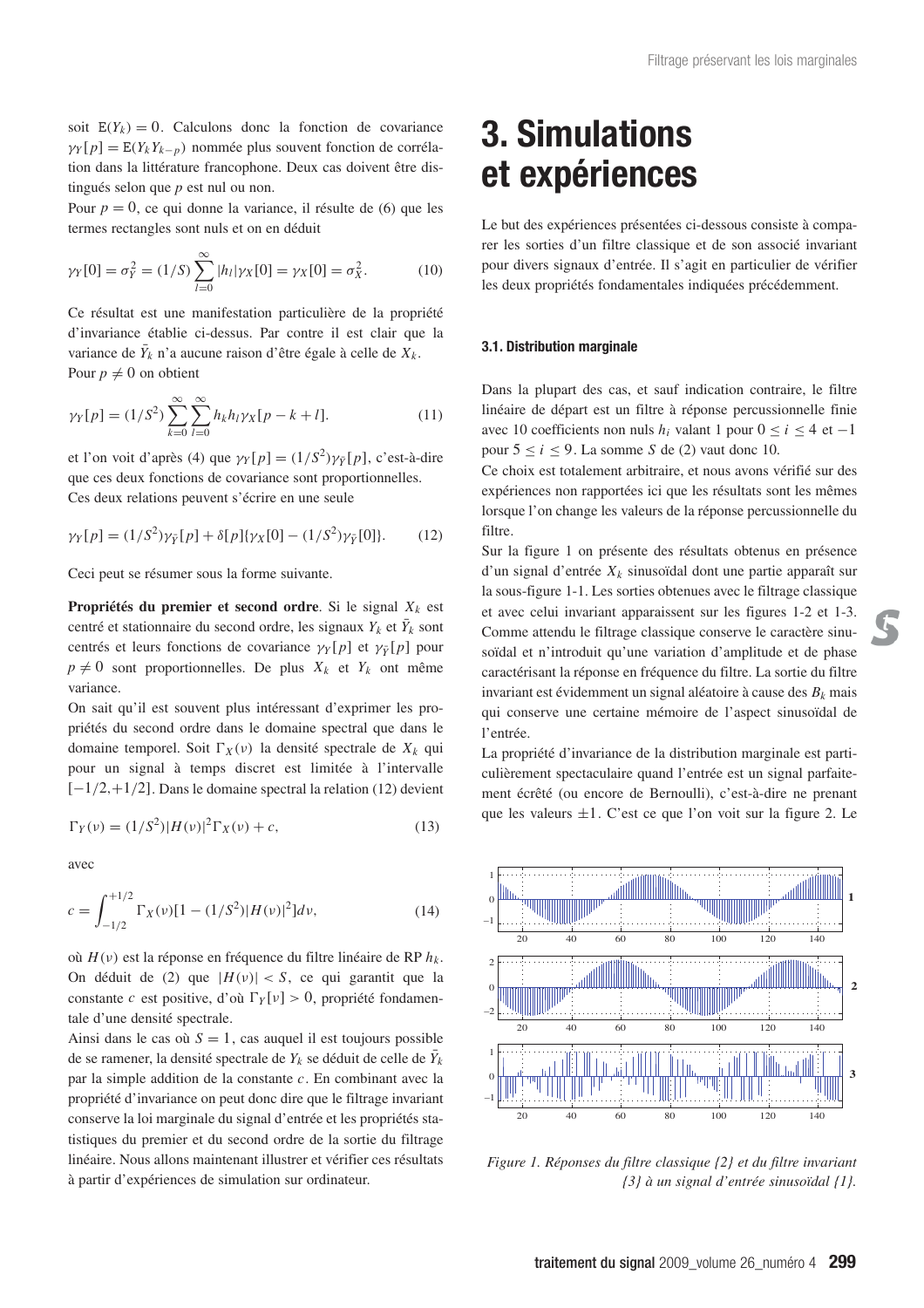

*Figure 2. Réponses du filtre classique {2} et du filtre invariant {3} à un signal d'entrée écrêté {1}.*

signal d'entrée est écrêté et blanc. Il est obtenu à partir d'un bruit blanc gaussien *Wk* en appliquant l'opération non linéaire instantanée  $X_k = sign(W_k)$ . Les figures 2-2 et 2-3 présentent les sorties du filtre linéaire et du filtre invariant. La différence est très nette. Alors que le premier détruit le caractère binaire du signal d'entrée, le second le conserve parfaitement. Il restera à vérifier, ce qui sera fait plus loin, que les deux signaux très différents des figures 2-2 et 2-3 on même fonction de covariance. Les figures 3 et 4 présentent le même type de résultats mais pour des signaux d'entrée *Xk* de natures différentes. Dans la figure 3 le signal d'entrée est obtenu par écrêtage d'un signal sinusoïdal. Il s'agit donc d'une suite périodique de 1 et de −1. À la sortie du filtre linéaire classique on obtient une suite périodique de signaux triangulaires croissant ou décroissant de deux en deux pour atteindre les valeurs  $\pm 10$ . Ceci résulte directement de la structure de la réponse percussionnelle utilisée. Par contre la sortie du filtre invariant ne prend comme prévu que les valeurs ±1 de manière aléatoire. On reprend sur la figure 4 le même type d'expérience mais cette fois-ci avec un signal d'entrée aléatoire écrêté et coloré. Il est obtenu par écrêtage parfait d'un signal gaussien  $W_k$  dont la fonction de covariance est de type exponentiel valant  $\sigma_W^2 a^{|p|}$  avec  $a = 0.9$ . Ici aussi on vérifie la propriété d'invariance traduite par le fait que le signal de la figure 4-3 ne prend que les valeurs  $\pm 1$ , ce qui n'est évidemment pas le cas pour la sortie du filtre classique présentée sur la figure 4-2. Les signaux des deux dernières figures sont aléatoires, de formes très différentes, mais nous verrons plus loin qu'ils ont des fonctions de covariance similaires.

Pour vérifier l'invariance de la DDP marginale on utilise dans les figures qui suivent des signaux possédant des distributions non usuelles et surtout très éloignées des lois gaussiennes pour lesquelles tous les résultats deviennent triviaux. Sur les figures 5 et 6 on considère des signaux  $X_k$  dont la loi marginale vaut  $r_{[-1,+1]}(x)(\pi/4)\sin(\pi|x|/2)$  où  $r_{[-1,+1]}(x)$  est la fonction rectangulaire valant 1 pour  $|x| < 1$  et 0 dans le cas contraire. Cette DDP est donc bien paire et de plus minimum pour  $x = 0$ . De plus ces signaux sont colorés et leur fonction de covariance est



*Figure 3. Réponses du filtre classique {2} et du filtre invariant {3} à un signal écrêté périodique {1}.*



*Figure 4. Réponses du filtre classique {2} et du filtre invariant {3} à un bruit coloré écrêté {1}.*

du type exponentiel, soit  $\gamma_X[p] = \sigma_X^2 a^{|p|}$ . Ces signaux sont obtenus par une série d'opérations utilisant uniquement des VA IID et uniformément distribuées dans [0,1], qui sont très aisément simulées sur ordinateur.

Les opérations successives sont alors les suivantes. Soit *Uk* une suite de telles VA. Il en résulte que les VA *Rk* définies par  $R_k = (2/\pi)\arccos(1 - U_k)$  sont IID, comprises entre 0 et 1 et dans cet intervalle leur DDP vaut  $(\pi/2)\sin(\pi r/2)$ . Soit alors  $B_k$ une suite de VA IID de Bernoulli, ne prenant que les valeurs  $\pm 1$ avec le même probabilité 1/2 et indépendantes des *Uk*. Il en résulte que les VA  $S_k$  définies par  $S_k = B_k R_k$  sont IID, symétriques et de DDP  $r_{[-1,+1]}(s)(\pi/4)\sin(\pi|s|/2)$ . Il ne reste plus maintenant qu'à les corréler en conservant leur distribution. Ceci se fait à l'aide de la récurrence  $X_k = G_k X_{k-1} + (1 - G_k) S_k$ , où les  $G_k$  sont des VA IID indépendantes des précédentes et de Bernoulli ne prenant que les valeurs 0 ou 1 avec  $Pr[G_k = 1] = a$ . Il est aisé de vérifier (voir Annexe) que les VA  $X_k$  ainsi obtenues ont les propriétés annoncées ci-dessus.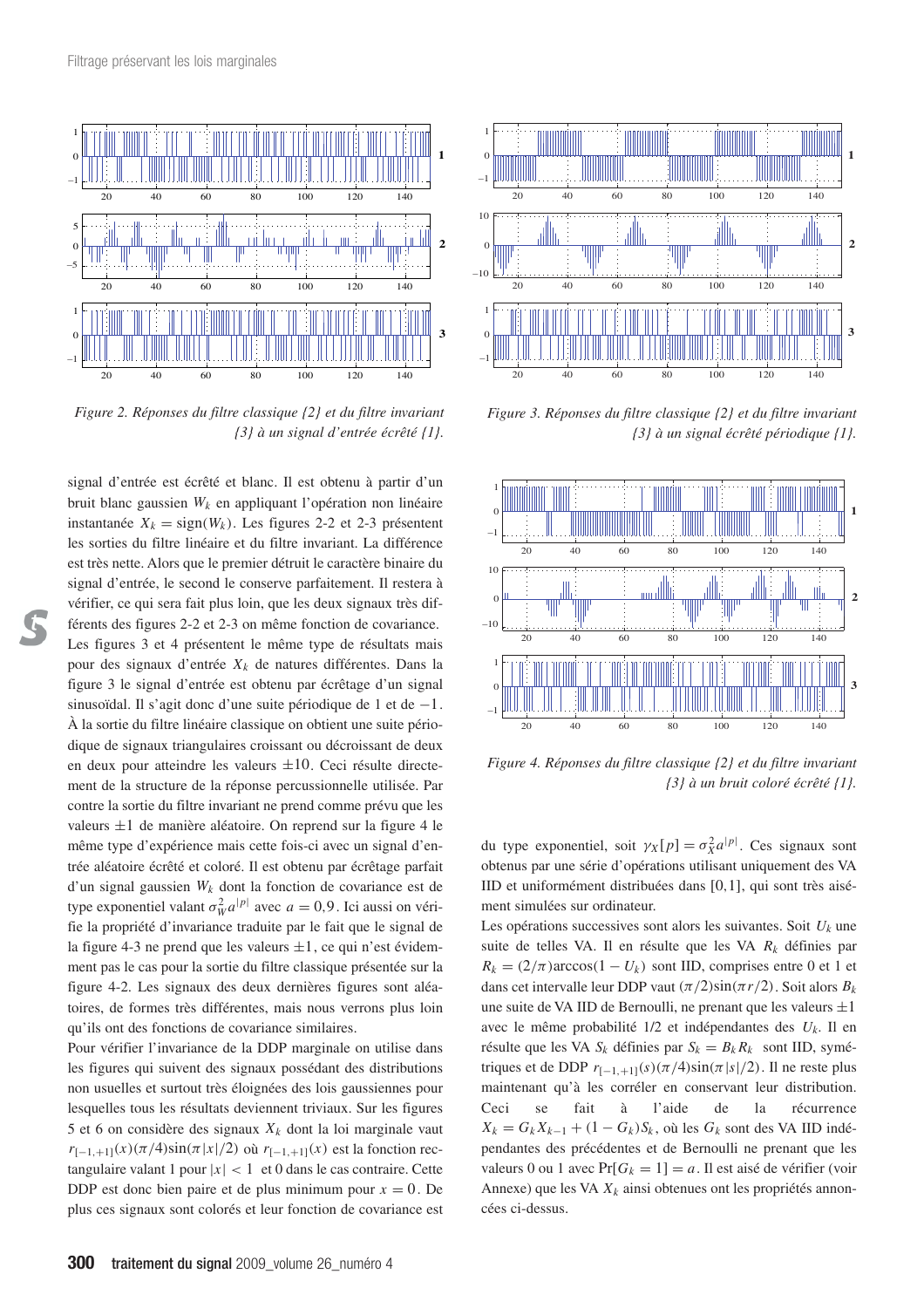Les résultats des expériences de simulation sont reportés sur les figures 5 et 6. Pour la première on suppose que  $a = 0$ . Ceci signifie que le signal  $X_k$  est blanc et entièrement défini par sa loi marginale. Celle-ci est représentée en trait continu sur la courbe 1.

Les points situés sur cette courbe sont les résultats des mesures de la DDP de la sortie *Yk* du filtre invariant (5). Dans cette expérience et dans toutes les autres du même type, la DDP est mesurée à partir d'histogrammes normalisés d'une longue série d'observations. Pour atteindre une précision correcte le nombre d'observations a dans toutes les expériences présentées été de l'ordre de 5 × 106 . L'intervalle [−1,+1] est divisé en 40 cellules de largeur  $5 \times 10^{-2}$  et les ordonnées des points de la figure sont proportionnels aux nombres d'échantillons tombés dans ces cellules, la somme de ces nombres étant contrainte à prendre la valeur 1, ce qui entraîne que ces ordonnées constituent une approximation par histogrammes normalisés de la DDP des VA *Yk*.



*Figure 5. Densités de probabilité marginales après filtrages,*  $p_X(x) = r_{[-1, +1]}(x) (\pi/4) \sin(\pi |x|/2), a = 0.$ 



*Figure 6. Densités de probabilité marginales après filtrages,*  $p_X(x)r_{[-1,+1]}(x)(\pi/4)\sin(\pi|x|/2), a = 0,5.$ 

Ces points sont distribués avec une grande précision sur la courbe continue, et l'on voit donc que la DDP mesurée de la sortie *Yk* du filtre invariant est la même que la DDP théorique  $p_X(x)$  de l'entrée  $X_k$ .

La situation est totalement différente pour la sortie  $\bar{Y}_k$  du filtre linéaire classique (1). La DDP théorique de cette sortie est pratiquement incalculable sous forme explicite. Mais comme le filtre comporte dix termes de poids équivalent et en raison de la blancheur du signal d'entrée  $X_k$ , on note que la variance de la sortie  $\bar{Y}_k$  est dix fois plus grande que celle de  $X_k$ , de sorte que la DDP de la sortie ne peut être représentée avec la même échelle sur le même graphique. Soit alors  $\bar{Y}_k = (10^{-1/2})\bar{Y}_k$ . Sa variance est la même que celle de  $X_k$  et les points indiquant les valeurs de sa DDP sont relativement bien localisés sur la courbe 2 de la figure 5 qui représente une partie de DDP gaussienne. Ce résultat n'est qu'une manifestation du théorème de la limite centrale indiquant la tendance vers la loi normale dans l'addition des VA indépendantes. Il est clair que ce théorème est un théorème asymptotique s'appliquant lorsque le nombre *N* de VA indépendantes tend vers l'infini alors que dans nos expériences il vaut 10. Mais il est également connu que la convergence vers la loi normale est assez rapide et l'on voit déjà que pour  $N = 10$ la DDP qui avait un minimum à l'origine y a maintenant un maximum et se rapproche déjà nettement d'une forme gaussienne. On voit donc que la sortie du filtre classique a complètement perdu la mémoire de la forme de la DDP du signal d'entrée *Xk*, alors que cette DDP est parfaitement conservée par le filtre invariant (5).

On présente le même type de résultats sur la figure 6, la seule différence étant que maintenant le signal d'entrée  $X_k$  est coloré avec la fonction de covariance exponentielle indiquée ci-dessus, l'expérience correspondant au cas où  $a = 0.5$ . Les conclusions sont exactement les mêmes que pour la figure précédente. Le filtre invariant conserve la DDP marginale de l'entrées alors que la sortie du filtre classique a une loi marginale approximativement gaussienne. Pour ce dernier point on peut remarquer que l'on n'est plus strictement dans le cas des conditions de validité du théorème de la limite centrale, puisque les VA  $X_k$  sont maintenant corrélées. Mais ce théorème a en fait été généralisé à de tels cas et la seule chose que l'on constate expérimentalement est la moins grande rapidité de convergence. Ainsi si *a* devient trop proche de 1 il n'y a pas assez d'échantillons indépendants pris en compte dans l'addition qui calcule la sortie du filtre pour obtenir une loi normale.

Les figures 7 et 8 présentent des résultats tout à fait similaires obtenus simplement en changeant la DDP du signal d'entrée *Xk* et la remplaçant par une loi exponentielle symétrique, soit  $p_X(x) = (1/2) \exp(-|x|)$ . Pour la réaliser on reprend la procédure décrite ci-dessus en changeant simplement la transformation donnant la VA  $R_k$  qui devient maintenant  $R_k = -\log(U_k)$ , de sorte que  $R_k$  est une VA à loi exponentielle monolatérale  $p_R(r) = u(r) \exp(-r)$ , où  $u(.)$  est l'échelon unité.

On retrouve alors les mêmes résultats que pour les deux figures précédentes. Le filtre invariant conserve parfaitement la DDP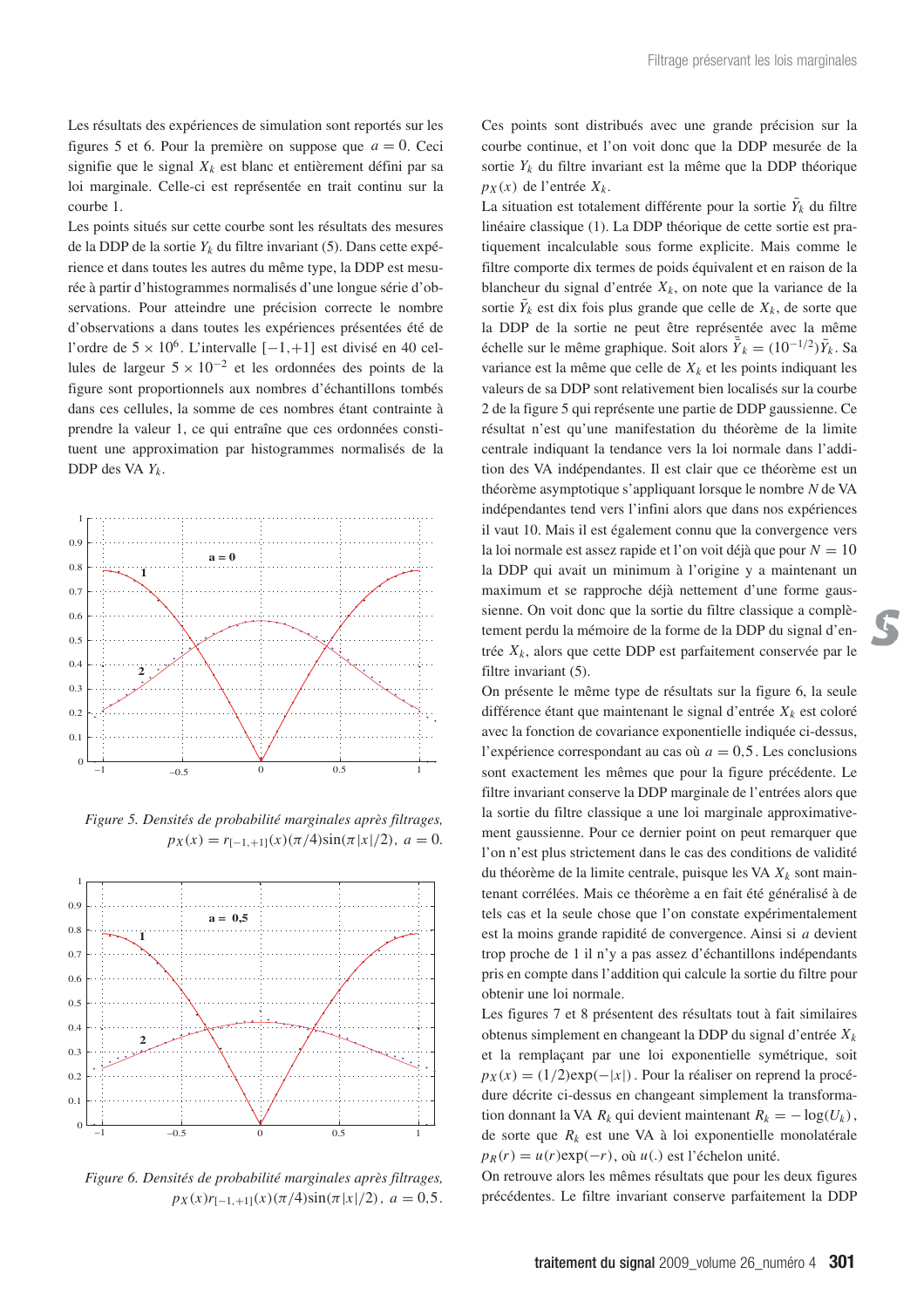

*Figure 7. Densités de probabilité marginales après filtrages,*  $p_X(x) = (1/2) \exp(-|x|), a = 0.$ 



*Figure 8. Densités de probabilité marginales après filtrages,*  $p_X(x) = (1/2) \exp(-|x|), a = 0.5.$ 

marginale alors que la sortie du filtre linéaire classique en perd la mémoire et tend à devenir gaussienne. Ceci se vérifie aussi bien lorsque l'entrée  $X_k$  est blanche ( $a = 0$ ) que lorsqu'elle est colorée ( $a = 0.5$ ).

#### **3.2. Covariance**

La fonction de covariance (ou fonction de corrélation) de la sortie d'un filtre linéaire classique est donnée par (4) et celle du filtre invariant par (12). En dehors du cas  $p = 0$ , ces fonctions sont proportionnelles et nous nous proposons de vérifier ce fait par quelques expériences sur des simulations numériques. Pour ceci nous utilisons ce que l'on appelle dans la théorie de la prédiction le *vecteur de corrélation* (voir p. 124 de [4]). Pour une dimension *N* donnée, ce vecteur associé à tout signal  $X_k$  et dénommé **c***<sup>X</sup>* a pour composantes les valeurs de la fonction de corrélation  $\gamma[p]$  de  $X_k$  pour  $1 \leq p \leq N$ .

Il résulte de (12) que  $\mathbf{c}_{\bar{Y}} = S^2 \mathbf{c}_Y$  et c'est cette relation que nous allons vérifier pour une valeur arbitraire de la dimension *N* des vecteurs de corrélation. La génération des signaux se fait exactement de la même manière que pour la mesure des DDP marginales. On part d'un signal *Xk* blanc ou coloré et de loi marginale  $p_X(x)$  déterminée. Ce signal est traité par deux filtres, l'un classique et l'autre invariant pour la loi marginale, générant les deux signaux  $\bar{Y}_k$  et  $Y_k$ . À partir d'une séquence d'environ  $5 \cdot 10^6$  valeurs de  $X_k$ , qui est le maximum possible dans notre expérience, on calcule les vecteurs de corrélation de  $\bar{Y}_k$  et  $Y_k$  en multipliant le second par *S*<sup>2</sup> pour que ces vecteurs soient en principe égaux, le but de l'expérience étant précisément de vérifier cette égalité. Dans les résultats présentés les vecteurs de corrélation ont été divisés par la variance théorique ou mesurée du signal  $\bar{Y}_k$  de sorte que la première ligne des tableaux 1 et 2 représente les premières valeurs de la fonction de covariance théorique normalisée de  $\bar{Y}_k$  satisfaisant  $\gamma_T[0] = 1$ .

Dans les expériences présentées on a choisi  $N = 10$ , quantité qui ne joue aucun rôle dans la théorie. Par ailleurs la loi marginale  $p_X(x)$  choisie est la DDP exponentielle symétrique utilisée dans les figures 7 et 8, mais nous avons réalisé des expériences non rapportées ici avec d'autres DDP et donnant des résultats identiques montrant que les mesures de corrélation dépendent peu des DDP marginales du signal d'entrée *Xk*. Ces signaux sont corrélés par la même procédure que celle décrite ci-dessus et générant une fonction de corrélation exponentielle définie par le paramètre *a* déjà introduit. Pour  $a = 0$   $X_k$  est un bruit blanc. Dans la première série d'expériences le filtre  $\mathcal{F}_1$  choisi est celui déjà utilisé pour les mesures de DDP de sortie. Il s'agit d'un filtre FIR de RP  $h_k$  valant 1 si  $0 \le k \le 4, -1$  si  $5 \le k \le 9$ . Les résultats apparaissent sur le tableau 1.

Les trois premières lignes de ce tableau correspondent au cas où  $a = 0$ , c'est-à-dire au cas où le signal d'entrée  $X_k$  est blanc. La fonction de corrélation normalisée théorique donnée par (4) devient  $\gamma_T[p] = (\sigma_X^2/\gamma_T[0]) \sum h_l h_{l-p}$ . Les valeurs non nulles de cette fonction apparaissent sur la première ligne du tableau 1. Les deux lignes qui suivent donnent les valeurs obtenues expérimentalement et elles montrent un très bon accord avec les valeurs théoriques correspondantes. Lorsque  $a \neq 0$  le calcul explicite de la double somme (4) est assez compliqué et on ne présente alors que les valeurs mesurées de γ*Y*¯ [*p*]/γ*Y*¯ [0] (corrélation normalisée) et  $S^2 \gamma_Y[p]/\gamma_{\bar{Y}}[0]$ , le but de l'expérience étant de vérifier qu'elles sont égales. Cette égalité est dans l'ensemble bien vérifiée, la précision des résultats décroissant quant *a* croît. Ce phénomène s'explique aisément par le fait que lorsque *a* croît les valeurs successives de  $X_k$  sont de plus en plus corrélées, ce qui diminue la précision statistique des résultats.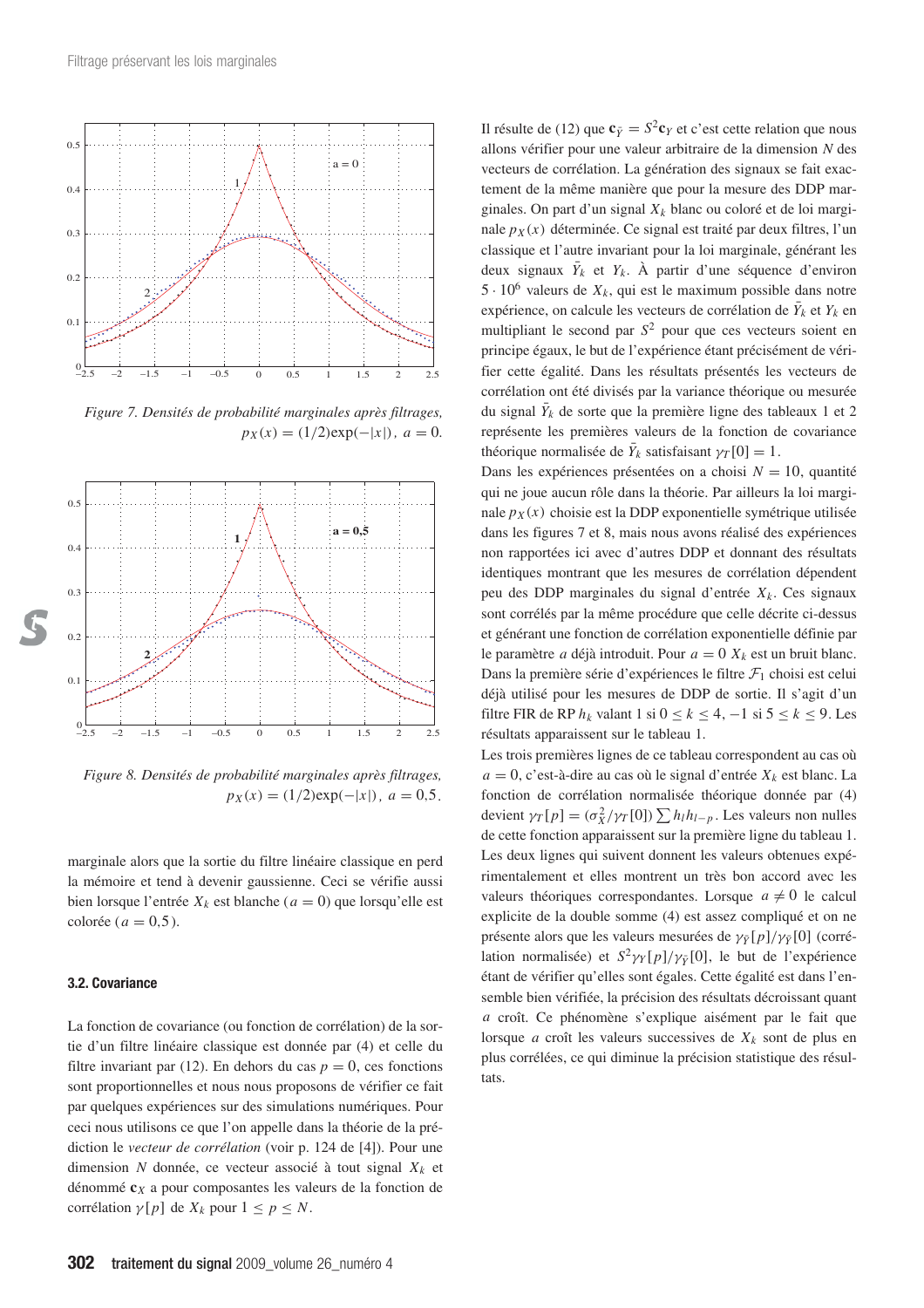*Tableau 1. Dix premières valeurs de la fonction de corrélation normalisée pour diverses valeurs de a. Filtre* F1*.*

|           | p                                         |       | $1 \quad 2 \quad 3$     |       |          | 4 5                                                                  | $6\overline{6}$ | $\overline{7}$             | 8        | 9               | 10       |
|-----------|-------------------------------------------|-------|-------------------------|-------|----------|----------------------------------------------------------------------|-----------------|----------------------------|----------|-----------------|----------|
| $a=0$     | $\gamma_T[p]/\gamma_T[0]$                 | 0.700 | 0.400                   | 0.100 | $-0.200$ |                                                                      |                 | $-0.500$ $-0.400$ $-0.300$ | $-0.200$ | $-0.100$        | $\theta$ |
|           | $\gamma_{\bar{Y}}[p]/\gamma_{\bar{Y}}[0]$ | 0.700 | 0.400                   | 0.100 |          | $-0.200$ $-0.500$ $-0.400$ $-0.301$                                  |                 |                            | $-0.201$ | $-0.101$        | $-0.001$ |
|           | $S^2 \gamma_Y [p]/\gamma_{\bar{Y}}[0]$    | 0.693 | 0.401                   |       |          | $0.099 -0.205 -0.499 -0.402 -0.299$                                  |                 |                            | $-0.209$ | $-0.102$        | 0.005    |
| $a = 0,3$ | $\gamma_{\bar{Y}}[p]/\gamma_{\bar{Y}}[0]$ | 0.799 | 0.480                   |       |          | $0.132$ $-0.202$ $-0.459$ $-0.449$ $-0.359$ $-0.247$                 |                 |                            |          | $-0.134$        | $-0.039$ |
|           | $S^2 \gamma_Y[p]/\gamma_{\bar{Y}}[0]$     | 0.801 |                         |       |          | $0.480$ $0.132$ $-0.204$ $-0.457$ $-0.452$ $-0.361$ $-0.251$         |                 |                            |          | $-0.133 -0.038$ |          |
| $a = 0.5$ | $\gamma_{\bar{Y}}[p]/\gamma_{\bar{Y}}[0]$ |       |                         |       |          | $0.845$ $0.543$ $0.189$ $-0.151$ $-0.403$ $-0.450$ $-0.398$ $-0.300$ |                 |                            |          | $-0.190 -0.094$ |          |
|           | $S^2 \gamma_Y[p]/\gamma_{\bar{Y}}[0]$     |       | $0.847$ $0.544$ $0.189$ |       |          | $-0.153$ $-0.403$ $-0.451$ $-0.401$                                  |                 |                            | $-0.300$ | $-0.185 -0.093$ |          |
| $a = 0.8$ | $\gamma_{\bar{Y}}[p]/\gamma_{\bar{Y}}[0]$ | 0.901 | 0.673                   | 0.380 | 0.080    | $-0.166$ $-0.295$ $-0.341$                                           |                 |                            | $-0.328$ | $-0.282$        | $-0.225$ |
|           | $S^2 \gamma_Y [p]/\gamma_{\bar{Y}}[0]$    |       | $0.902 \quad 0.672$     | 0.385 | 0.082    | $-0.166$ $-0.295$ $-0.343$ $-0.324$ $-0.281$                         |                 |                            |          |                 | $-0.223$ |
|           |                                           |       |                         |       |          |                                                                      |                 |                            |          |                 |          |

*Tableau 2. Dix premières valeurs de la fonction de corrélation pour diverses valeurs de a. Filtre*  $\mathcal{F}_2$ *.* 

|           | $\boldsymbol{p}$                          |                      |       |          |                      | 1 2 3 4 5 6 7 8 9                                                            |       |                                                                                       | 10    |
|-----------|-------------------------------------------|----------------------|-------|----------|----------------------|------------------------------------------------------------------------------|-------|---------------------------------------------------------------------------------------|-------|
| $a=0$     | $\gamma_T[p]/\gamma_T[0]$                 | $-0.900$             | 0.800 | $-0.700$ | $0.600 -0.500 0.400$ | $-0.300$                                                                     | 0.200 | $-0.100$                                                                              | 0.000 |
|           | $\gamma_{\bar{Y}}[p]/\gamma_{\bar{Y}}[0]$ | $-0.900 \quad 0.800$ |       |          |                      | $-0.700$ $0.601$ $-0.501$ $0.401$ $-0.301$ $0.201$                           |       | $-0.101$                                                                              | 0.001 |
|           | $S^2 \gamma_Y[p]/\gamma_{\bar{Y}}[0]$     |                      |       |          |                      | $-0.899$ $0.795$ $-0.695$ $0.598$ $-0.502$ $0.396$ $-0.301$ $0.198$ $-0.103$ |       |                                                                                       | 0.000 |
| $a = 0.3$ | $\nu_{\bar{v}}[p]/\nu_{\bar{v}}[0]$       |                      |       |          |                      |                                                                              |       | $-0.826$ 0.756 $-0.655$ 0.564 $-0.469$ 0.375 $-0.282$ 0.185 $-0.103$ $-0.030$         |       |
|           | $S^2 \gamma_Y[p]/\gamma_{\bar{Y}}[0]$     |                      |       |          |                      |                                                                              |       | $-0.826$ 0.759 $-0.655$ 0.555 $-0.458$ 0.383 $-0.283$ 0.181 $-0.104$ $-0.038$         |       |
| $a = 0.5$ | $\nu_{\bar{v}}[p]/\nu_{\bar{v}}[0]$       |                      |       |          |                      |                                                                              |       | $-0.735$ $0.735$ $-0.603$ $0.535$ $-0.439$ $0.351$ $-0.271$ $0.162$ $-0.117$ $-0.059$ |       |
|           | $S^2 \gamma_Y [p]/\gamma_{\bar{Y}}[0]$    |                      |       |          |                      |                                                                              |       | $-0.735$ $0.751$ $-0.634$ $0.538$ $-0.433$ $0.340$ $-0.260$ $0.168$ $-0.146$ $-0.057$ |       |
| $a = 0.8$ | $\gamma_{\bar{Y}}[p]/\gamma_{\bar{Y}}[0]$ |                      |       |          |                      |                                                                              |       | $-0.423$ $0.739$ $-0.379$ $0.511$ $-0.311$ $0.300$ $-0.233$ $0.092$ $-0.159$ $-0.126$ |       |
|           | $S^2 \gamma_Y [p]/\gamma_{\bar{Y}} [0]$   |                      |       |          |                      |                                                                              |       | $-0.445$ $0.729$ $-0.408$ $0.482$ $-0.301$ $0.284$ $-0.279$ $0.083$ $-0.172$ $-0.093$ |       |
|           |                                           |                      |       |          |                      |                                                                              |       |                                                                                       |       |

On reprend le même type d'expérience avec le filtre  $\mathcal{F}_2$  dont la réponse percussionnelle vaut  $h_k = (-1)^k$  pour  $0 \le k \le 9$  et  $h_k = 0$  pour les autres valeurs de *k*. Les résultats apparaissent sur le tableau 2. Ici aussi on constate un très bon accord avec la théorie dans le cas de l'entrée blanche (*a* = 0), et une bonne égalité entre les valeurs de  $\gamma_{\bar{Y}}[p]/\gamma_{\bar{Y}}[0]$  et  $S^2 \gamma_Y[p]/\gamma_{\bar{Y}}[0]$  pour les autres valeurs de *a*.

### **4. Intercorrélation entrée-sortie**

Dans le filtrage linéaire classique l'intercorrélation entre l'entrée et la sortie est à l'origine d'une méthode d'identification du filtre couramment utilisée. En effet si l'entrée *Xk* est blanche, on déduit de (1) que la fonction d'intercorrélation entre cette entrée et la sortie correspondante  $\bar{Y}_k$  vaut  $\sigma_X^2 h_k$ . Nous allons voir qu'une relation similaire existe dans le cas du filtrage invariant. Il résulte en effet de  $(5)$  et  $(7)$  que si  $X_k$  est blanc on a

$$
\gamma_{YX}[p] = \mathbb{E}(Y_k X_{k-p}) = (\sigma_X^2 / S)h_p , \qquad (15)
$$

où *S* est donné par (2). Nous allons vérifier ces résultats par des mesures d'intercorrélation réalisées avec des signaux simulés sur ordinateur.

Les résultats apparaissent sur le tableau 3 où les différentes colonnes indiquent les dix premières valeurs de la fonction d'intercorrélation  $\gamma Y_X[p]$  ou de la RP  $h_k$ , les numéros des lignes renvoyant à différentes sortes de loi de probabilité des signaux d'entrée ou diverses formes de la RP *hk*.

Les résultats des lignes 1 à 5 correspondent à la même RP *hk* dont les seules valeurs non nulles apparaissant sur la ligne 1. Il s'agit du filtre  $\mathcal{F}_1$  déjà utilisé au paragraphe précédent. Les lignes 2 et 3 représentent les premières valeurs des fonctions d'intercorrélation entrée-sortie dans le cas où la DDP du signal d'entrée  $X_k$  est une fonction exponentielle symétrique représentée par les courbes 1 des figures 7 et 8, la ligne 2 correspondant au filtrage classique et la 3 au filtrage invariant. Les lignes 4 et 5 présentent les mêmes résultats, mais obtenus dans le cas où la DDP du signal d'entrée  $X_k$  est celle représentée par la courbe 1 de la figure 5. Les lignes 4 et 5 correspondent respectivement au filtrage classique ou invariant. Les résultats expérimentaux des lignes 2 à 5 sont tout à fait conformes aux prévisions théoriques. On peut faire la remarque complémentaire suivante : la précision des résultats des lignes 3 et 5 est moins bonne que celle des lignes 2 et 4. Ceci est tout à fait naturel, car le filtrage invariant introduit un élément aléatoire supplémentaire par rapport au filtrage classique qui provient du bruit  $B_k$  apparaissant dans (5).

Les lignes 6 à 10 présentent des résultats entièrement similaires obtenus avec le filtre dont les seules valeurs non nulles sont indiquées sur la ligne 6. Il s'agit du filtre  $\mathcal{F}_2$  déjà utilisé au paragraphe précédent. Les lignes 7 et 9 correspondent au filtrage classique et les lignes 8 et 10 au filtrage invariant, la différence entre ces lignes provenant des deux DDP déjà utilisées dans les lignes précédentes. La conclusion est la même que précédem-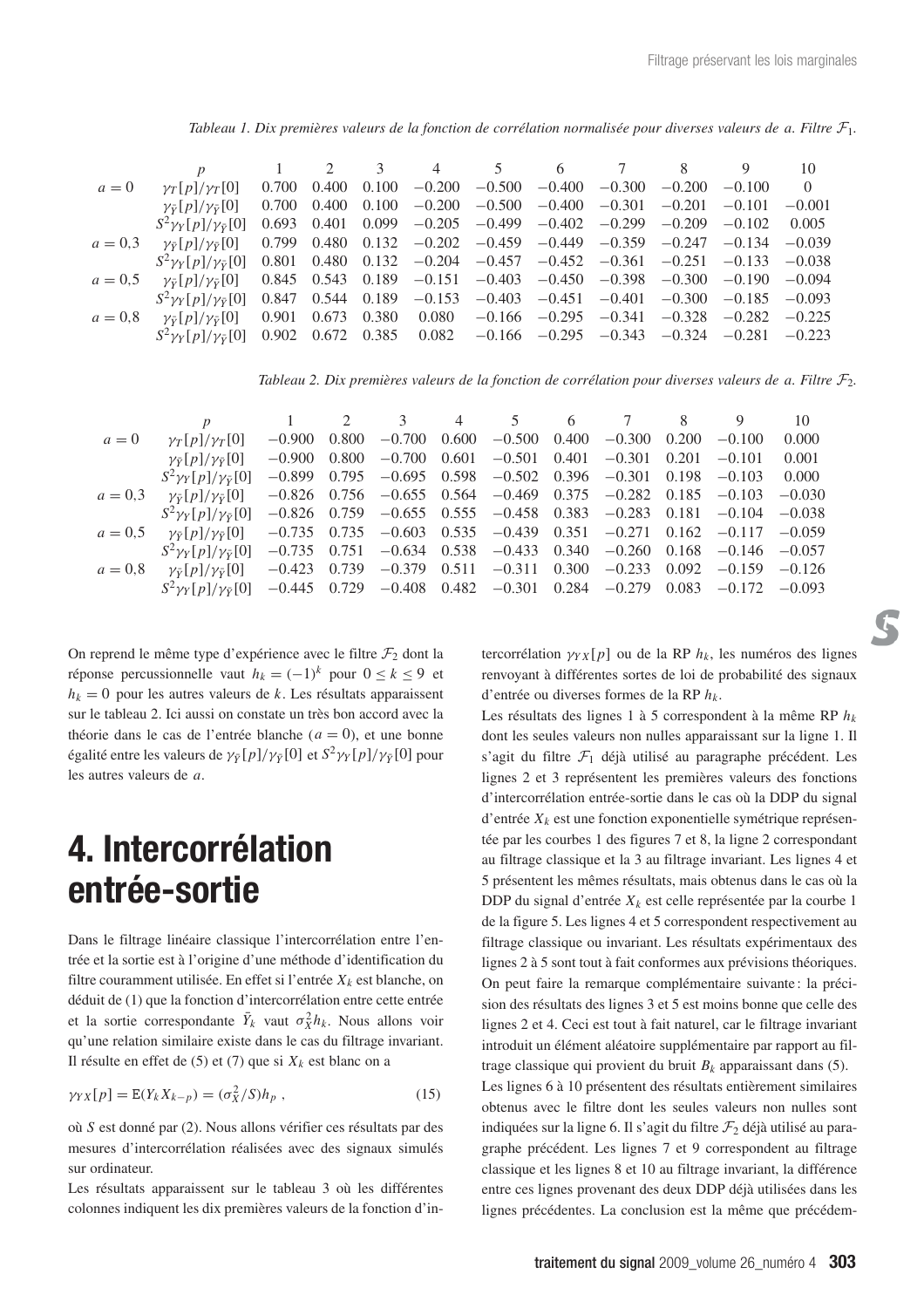|    | k                      | $\Omega$ |          | 2     | 3        | 4     | 5        | 6        |          | 8        | 9        | 10       |
|----|------------------------|----------|----------|-------|----------|-------|----------|----------|----------|----------|----------|----------|
| 1  | $h_k$                  |          |          |       |          |       | $-1$     | $-1$     | $-1$     | $-1$     | $-1$     | $\theta$ |
| 2  | $\gamma_{\bar{Y}X}[k]$ | 1.001    | 1.001    | 1.003 | 1.000    | 1.000 | $-1.000$ | $-1.000$ | $-1.003$ | $-1.001$ | $-1.001$ | $-0.002$ |
| 3  | $\gamma Y X[k]$        | 1.000    | 0.997    | 1.006 | 1.008    | 0.986 | $-1.003$ | $-1.004$ | $-1.009$ | $-1.008$ | $-1.008$ | $-0.005$ |
| 4  | $\gamma_{\bar{Y}X}[k]$ | 1.000    | 0.998    | 1.000 | 0.999    | 1.000 | $-1.000$ | $-0.999$ | $-1.000$ | $-0.998$ | $-1.000$ | 0.001    |
| 5  | $\gamma_{YX}[k]$       | 1.000    | 0.984    | 1.001 | 1.002    | 0.999 | $-1.005$ | $-0.989$ | $-1.005$ | $-0.999$ | $-0.999$ | $-0.001$ |
| 6  | $h_k$                  |          | $-1$     |       | $-1$     |       | $-1$     |          | $-1$     |          | $-1$     | $\Omega$ |
| 7  | $\gamma_{\bar{Y}X}[k]$ | 1.002    | $-1.001$ | 0.999 | $-0.998$ | 0.997 | $-0.997$ | 0.998    | $-0.999$ | 1.001    | $-1.002$ | 0.003    |
| 8  | $\gamma_{YX}[k]$       | 1.000    | $-0.999$ | 0.996 | $-1.000$ | 1.002 | $-0.995$ | 0.999    | $-0.994$ | 0.994    | $-1.002$ | $-0.009$ |
| 9  | $\gamma_{\bar{Y}X}[k]$ | 0.999    | $-0.998$ | 0.998 | $-0.998$ | 0.999 | $-0.999$ | 0.998    | $-0.998$ | 0.998    | $-0.999$ | $-0.002$ |
| 10 | $\gamma_{YX}[k]$       | 1.000    | $-1.011$ | 0.994 | $-0.997$ | 0.998 | $-0.985$ | 0.999    | $-1.008$ | 1.000    | $-1.005$ | $-0.001$ |
| 11 | $h_k$                  | 1.000    | 0.500    | 0.250 | 0.125    | 0.062 | 0.031    | 0.016    | 0.008    | 0.004    | 0.002    |          |
| 12 | $\gamma_{\bar{Y}X}[k]$ | 1.000    | 0.491    | 0.250 | 0.124    | 0.063 | 0.030    | 0.015    | 0.008    | 0.004    | 0.002    |          |
| 13 | $\gamma_{YX}[k]$       | 1.000    | 0.500    | 0.251 | 0.126    | 0.062 | 0.030    | 0.014    | 0.007    | 0.005    | 0.002    |          |
|    |                        |          |          |       |          |       |          |          |          |          |          |          |

*Tableau 3. Premières valeurs de la fonction d'intercorrélation ou de la réponse percussionnelle.*

ment : les fonctions d'intercorrélation entrée-sortie sont pratiquement les mêmes pour les deux types de filtrage et ne dépendent pas de la loi de probabilité du bruit blanc d'entrée. La précision des résultats est légèrement inférieure dans le cas du filtrage invariant pour les raisons indiquées ci-dessus.

Enfin les trois dernières lignes du tableau correspondent au cas d'un filtre de réponse percussionnelle exponentielle du type  $h_k = a^k$  avec  $a = 0.5$ . Les dix premières valeurs de cette RP apparaissent sur la ligne 11. La DDP du bruit blanc d'entrée *Xk* est une exponentielle symétrique représentée par la courbe 1 de la figure 7. La ligne 12 indique les dix premières valeurs de la fonction d'intercorrélation entrée-sortie dans le cas du filtrage classique et la ligne suivante correspond au filtrage invariant. On en tire les mêmes conclusions que pour les expériences précédentes.

## **5. Description plus avancée de la sortie du filtre invariant avec entrée blanche**

Dans les paragraphes précédents nous avons montré que la sortie *Yk* du filtre invariant définie par (5) avait la même loi marginale que l'entrée *Xk* et que ses propriétés du second ordre étaient très voisines de celles du signal  $\bar{Y}_k$  obtenu par filtrage linéaire classique (1) du même signal d'entrée.

On admet dans tout ce paragraphe que l'entrée  $X_k$  est blanche au sens strict. Ceci signifie que les VA *Xk* sont IID et que les propriétés statistiques de l'entrée sont entièrement caractérisées par la loi marginale de  $X_k$ , c'est-à-dire par la FC  $\phi_X(u)$  commune à tous les  $X_k$ . Il en résulte évidemment que les propriétés statistiques des sorties  $\bar{Y}_k$  ou  $Y_k$  sont elles aussi entièrement déterminées par la connaissance de  $\phi_X(u)$  et de la RP  $h_k$  du filtre. Mais dans le cas du filtrage linéaire classique (1) cette détermination de principe reste souvent purement formelle en raison de la complexité des calculs devant aboutir à la forme analytique des lois de probabilité de la sortie. Par contre la situation est plus simple dans le cas du filtrage invariant (5), même s'il est difficile d'obtenir l'expression analytique de toute la loi temporelle de *Yk*.

Nous nous proposons de montrer le type de calcul que l'on rencontre en prenant l'exemple le plus simple de la loi conjointe des valeurs de *Yi* à deux instants par exemple successifs. Notre but est donc de calculer la loi de couple de VA *Yk*, *Yk*+1, sorties à deux instants successifs du filtre (5) quand l'entrée est un bruit blanc au sens strict défini par la FC φ*<sup>X</sup>* (*u*). On note tout d'abord que, conditionnellement à une valeur déterminée des entrées  ${X_i}$ , les VA  $Y_k$  et  $Y_{k+1}$  sont indépendantes en raison de l'indépendance des VA *Bk* et *Bk*<sup>+</sup><sup>1</sup> qui, d'après (5), les définissent. De plus on rappelle que cette équation signifie que la VA *Yk* prend la valeur ε*<sup>i</sup> Xk*<sup>−</sup>*<sup>i</sup>* avec la probabilité π*<sup>i</sup>* définie par (7). La FC conditionnelle du couple  $Y_k$ ,  $Y_{k+1}$  peut donc s'écrire

$$
\phi_Y(u,v|\{X_i\})
$$

$$
= \sum_{m=0}^{\infty} \sum_{n=0}^{\infty} \pi_m \pi_n \exp[j(u\varepsilon_m X_{k-m} + v\varepsilon_n X_{k+1-n})], \quad (16)
$$

et, en prenant la moyenne sur les *Xi*, la FC a priori devient une somme de deux termes, soit

$$
\phi_Y(u,v) = c_1 \phi_1(u,v) + (1 - c_1) \phi_2(u,v), \tag{17}
$$

avec

$$
c_1 \stackrel{\triangle}{=} \sum_{m=0}^{\infty} \pi_m \pi_{m+1},
$$
\n<sup>(18)</sup>

$$
\phi_1(u,v) = (1/c_1) \sum_{m=0}^{\infty} \pi_m \pi_{m+1} \phi_X(\varepsilon_m u + \varepsilon_{m+1} v), \tag{19}
$$

et

$$
\phi_2(u,v) = \phi_X(u)\phi_X(v). \tag{20}
$$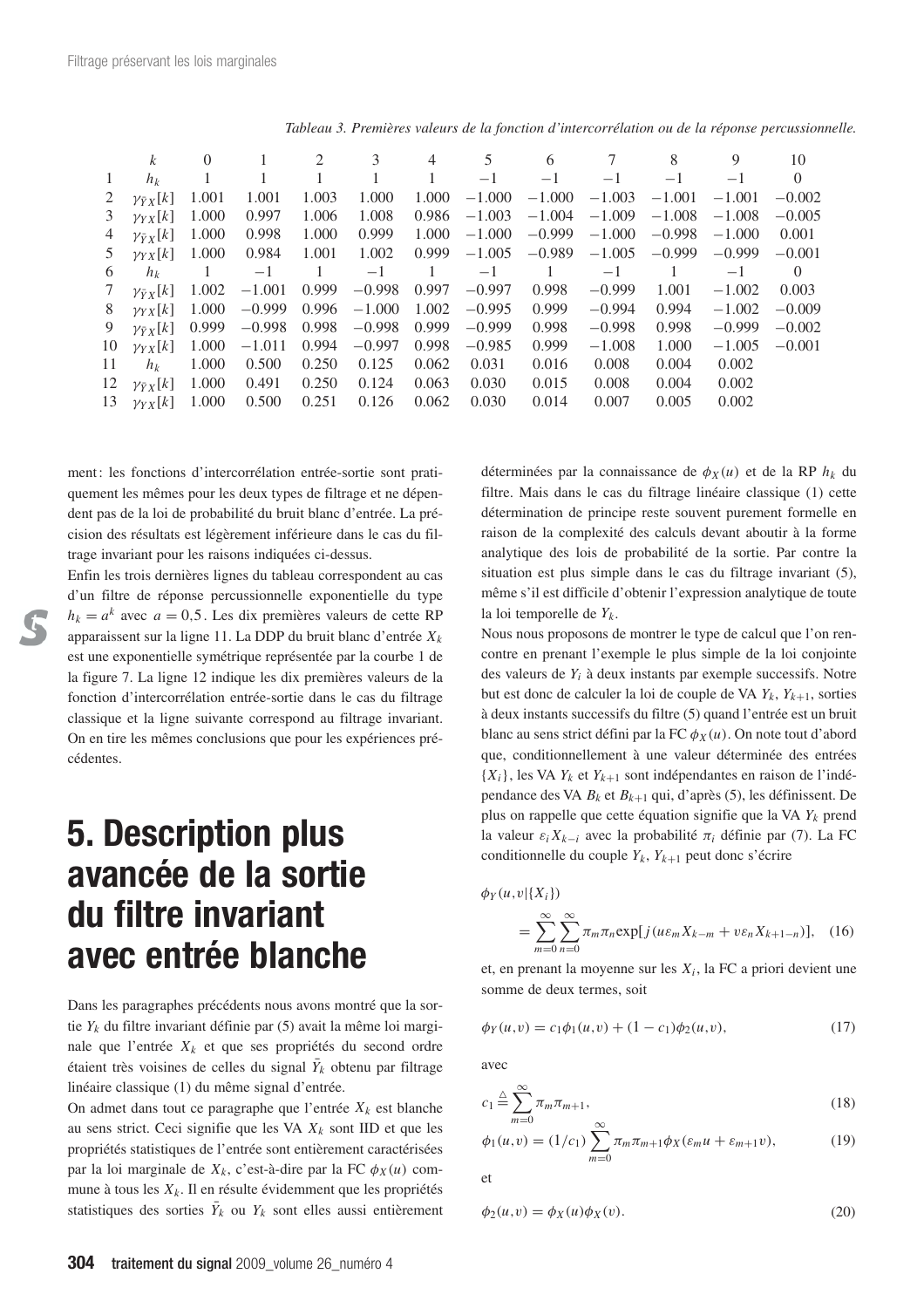On vérifie que  $\phi_1(0,0) = 1$ , ce qui entraîne  $\phi_Y(0,0) = 1$ , comme il se doit pour une FC. Par ailleurs, en raison de la symétrie de  $\phi_X(u)$ , on a  $\phi_Y(u,v) = \phi_Y(v,u)$ . Enfin en posant  $v = 0$ ou  $u = 0$  on obtient la FC de la loi marginale des  $Y_i$ , soit  $\phi_Y(u) = \phi_X(u)$ , conformément aux résultats énoncés ci-dessus. Par un développement limité au second ordre en *u* et en v de  $\phi(u, v)$  au voisinage de l'origine on trouve que  $E(Y_kY_{k+1}) = \sum_m \varepsilon_m \pi_m \varepsilon_{m+1} \pi_{m+1}$  et en remplaçant les  $\pi_i$  par leurs valeurs issues de (7) on retrouve γ*<sup>Y</sup>* [1] défini par (11) appliqué au cas du bruit blanc. Enfin si tous les *hi* sont nuls, sauf *h*0, le signal *Yi* devient blanc, ce que l'on vérifie en notant que dans ce cas  $c_1 = 0$  ce qui implique que  $\phi_Y(u, v)$  devient un produit de deux FC caractérisant l'indépendance des VA *Yk* et *Yk*+1. Les expressions précédentes se simplifient dans deux cas particuliers apparaissant soit si tous les  $\varepsilon_i$  sont égaux, soit s'ils sont alternés. Dans le premier cas on déduit de la parité de  $\phi_X(u)$  que  $\phi_X(\varepsilon_m u + \varepsilon_{m+1} v) = \phi_X(u + v)$ , alors que dans le second cas on obtient  $\phi_X(\varepsilon_m u + \varepsilon_{m+1}v) = \phi_X(u - v)$ , de sorte que  $\phi_1(u, v)$  défini par (19) devient  $\phi_X(u + v)$  ou  $\phi_X(u - v)$ .

On peut enfin noter que les calculs précédents sont, en dehors du cas gaussien, en général beaucoup plus complexes dans le cas du filtrage linéaire classique.

Les expressions précédentes s'appliquent directement lorsque l'on veut étudier la loi de sommes, comme par exemple dans l'étude du signal  $Z_k = Y_k + Y_{k+1}$ . Sa FC marginale vaut évidemment  $\phi_Z(u) = \phi_Y(u, u)$ . À titre d'exemple nous allons examiner ce qui se passe dans le cas particulier évoqué ci-dessus où tous les ε*<sup>i</sup>* sont égaux. En utilisant les formules précédentes on obtient

$$
\phi_Z(u) = c_1 \phi_X(2u) + (1 - c_1)\phi_X^2(u). \tag{21}
$$

Par transformation de Fourier inverse la DDP correspondante  $p_Z(z)$  prend la forme

$$
p_Z(z) = c_1(1/2)p_X(z/2) + (1 - c_1)[p_X * p_X](z),
$$
 (22)

où *pX* (*x*) est la DDP caractérisant le bruit blanc *Xk* et l'étoile signifiant l'opération de convolution.

Nous allons vérifier cette relation dans une expérience faite à partir d'un signal *Xk* blanc et de DDP uniforme dans [−1/2,+1/2] simulé par ordinateur. Il en résulte que  $(1/2)p_Z(z)$  vaut 1/2 dans l'intervalle  $[-1, +1]$  et 0 et dehors. De plus le produit de convolution apparaissant dans (22) est une fonction triangulaire nulle en dehors de l'intervalle [−1,+1] et valant 1 pour *z* = 0. Le filtre utilisé dans l'opération est défini par  $h_i = 1$  pour  $0 \le i \le 9$  et 0 dans le cas contraire. Il en résulte que *S* défini par (2) vaut 10, que les  $\pi_i$  définis par (7) valent 1/10 et que  $c_1$  défini par (18) vaut 0,09. Les résultats de la mesure de  $p_Z(z)$  apparaissent sur la figure 9 et sont tout à fait conformes à ce que prévoit (22). En effet la DDP (22) représentée en traits continus sur la figure est une somme de deux termes. Le premier est une fonction rectangulaire dans [−1,+1] de valeur 0,045 dans cet intervalle, le second étant une fonction triangulaire dans le même intervalle et de valeur à l'origine



*Figure 9. Densité de probabilité pZ* (*z*) *de la somme*  $Z_k = Y_k + Y_{k+1}$ .

0,91. Les points représentent les résultats de mesure de cette DDP dans une expérience utilisant  $5.5 \cdot 10^6$  réalisations de  $X_i$ . On constate que ces points sont très exactement situés sur la courbe issue des calculs précédents.

### **6. Conclusion**

Dans les lignes qui précèdent on a introduit un nouveau système de traitement des signaux aléatoires dit filtrage invariant. On a montré qu'à tout filtre linéaire classique il est possible d'associer un filtrage invariant selon une procédure utilisant une réponse percussionnelle aléatoire dont on a donné la structure. On a alors montré que les transformations des propriétés du premier et du second ordre étaient pratiquement les mêmes que celles utilisées avec le filtrage linéaire classique. Par contre les lois marginales du signal de sortie étaient les mêmes que celles du signal d'entrée, ce qui est un avantage important par rapport au filtrage classique où ces lois sont très difficiles à calculer en dehors du cas gaussien. Ces résultats théoriques ont été pleinement justifiés avec une grande précision dans des expériences numériques sur des signaux simulés possédant diverses lois de probabilité. Dans un dernier paragraphe on a indiqué comment étendre les résultats obtenus au calcul de la loi temporelle du signal de sortie dont la distribution marginale n'est qu'un élément.

### **Annexe**

Considérons la récurrence

$$
X_k = G_k X_{k-1} + (1 - G_k) S_k,
$$
\n(23)

où les  $G_k$  sont IID, ne prennent que les valeurs 0 ou 1 avec  $Pr[G_k = 1] = a$ , et les  $S_k$  sont centrés, IID et définis par la FC